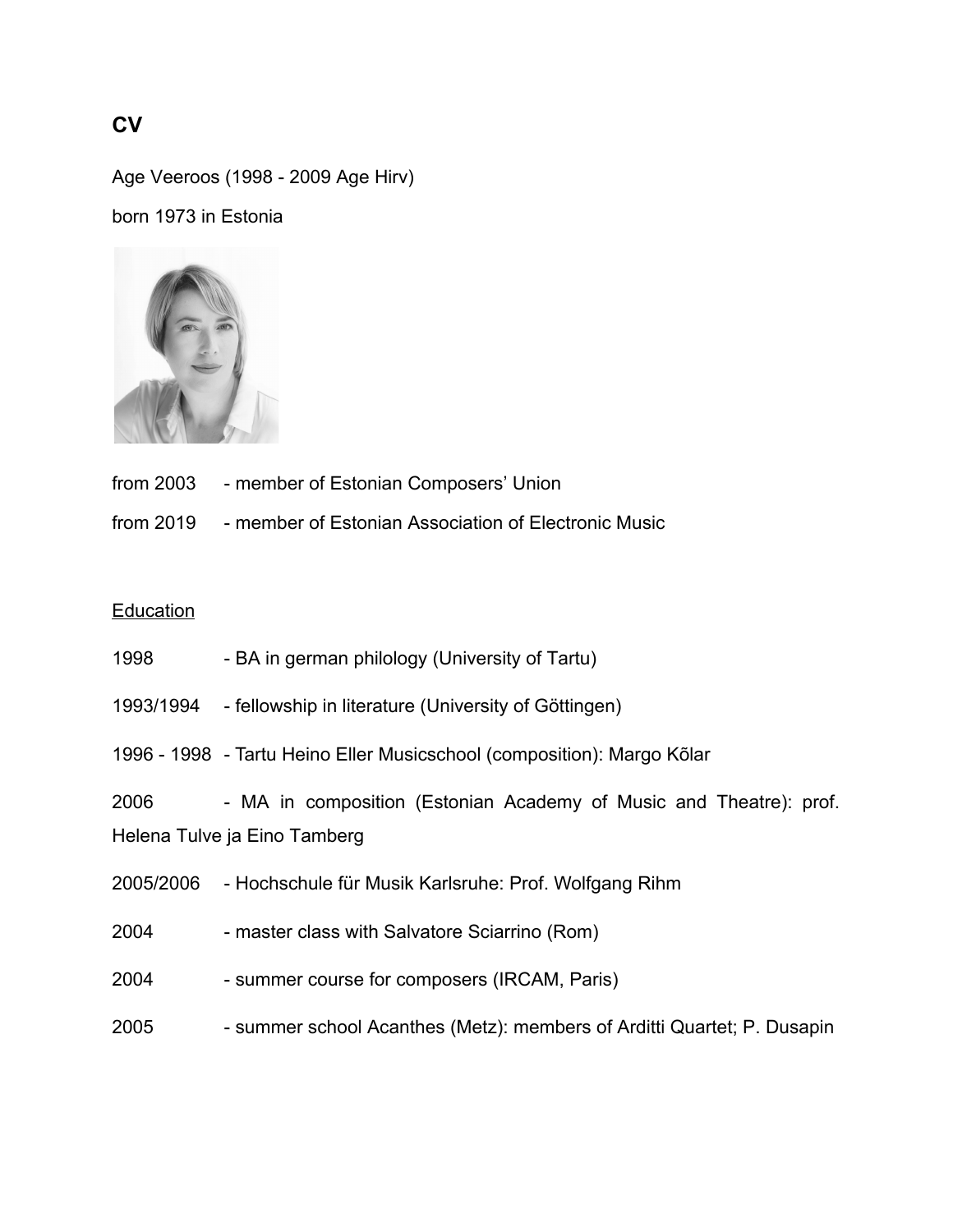Other master classes with Michael Finnissy, Betsy Jolas, Veli-Matti Puumala, Georg Friedrich Haas etc.

2020 - estimated PhD (EAMT), thesis: ""Blurring aspects" - tendencies in harmonic spectrum of sound while bowing quietly near the bridge"

2016 - presentations in international conferences for doctoral students: *Doctors in Performance*. The 2nd Festival Conference of Music Performance and Artistic Research, 2016 Royal Irish Academy of Music, Dublin; III Conference of Doctoral Students (artistic research), EAMT, Tallinn

## Awards and nominations

2002 - 2nd prize in Composition Competition of Nyyd-Ensemble for "Reljeef"; Autumn Festival of EAMT

2005 - Final performance and award in Composition Competition of Estonian Philharmonic Chamber Choir (conductor Paul Hillier) for "Detail"; Estonian Concert Hall

2005 - award/commission of "Kulturjahr der Zehn" Berlin (project, dedicated to membership of ten new EU countries) - *Prelude* for Franz Schubert's song *Die* "Nebensonnen/Winterreise"; performance by Leipziger Sinfonietta (conductor Johannes Harneit), Berlin Philharmonic Hall

2006 - Young Composers' Forum of Ensemble Aleph with "Trois fragments du temps", Dresden; additional performances in Tallinn and Paris (2006)

2010 - main prize in music theatre team-project competition 'operare 2010' of Berlin Contemporary Opera (ZOB) for "GRID"; authors: Age Veeroos - composition, Korneel Hamers - libreto and stage director, Julian Bergheim - video, Julia Rommel - scenery; performance: Celine Hänni (soprano), Andres Köster (tenor), Richard Craig (flutes), Riivo Kallasmaa (oboe), Jandra Puusepp (saxophone), Lars Burger (double bass),